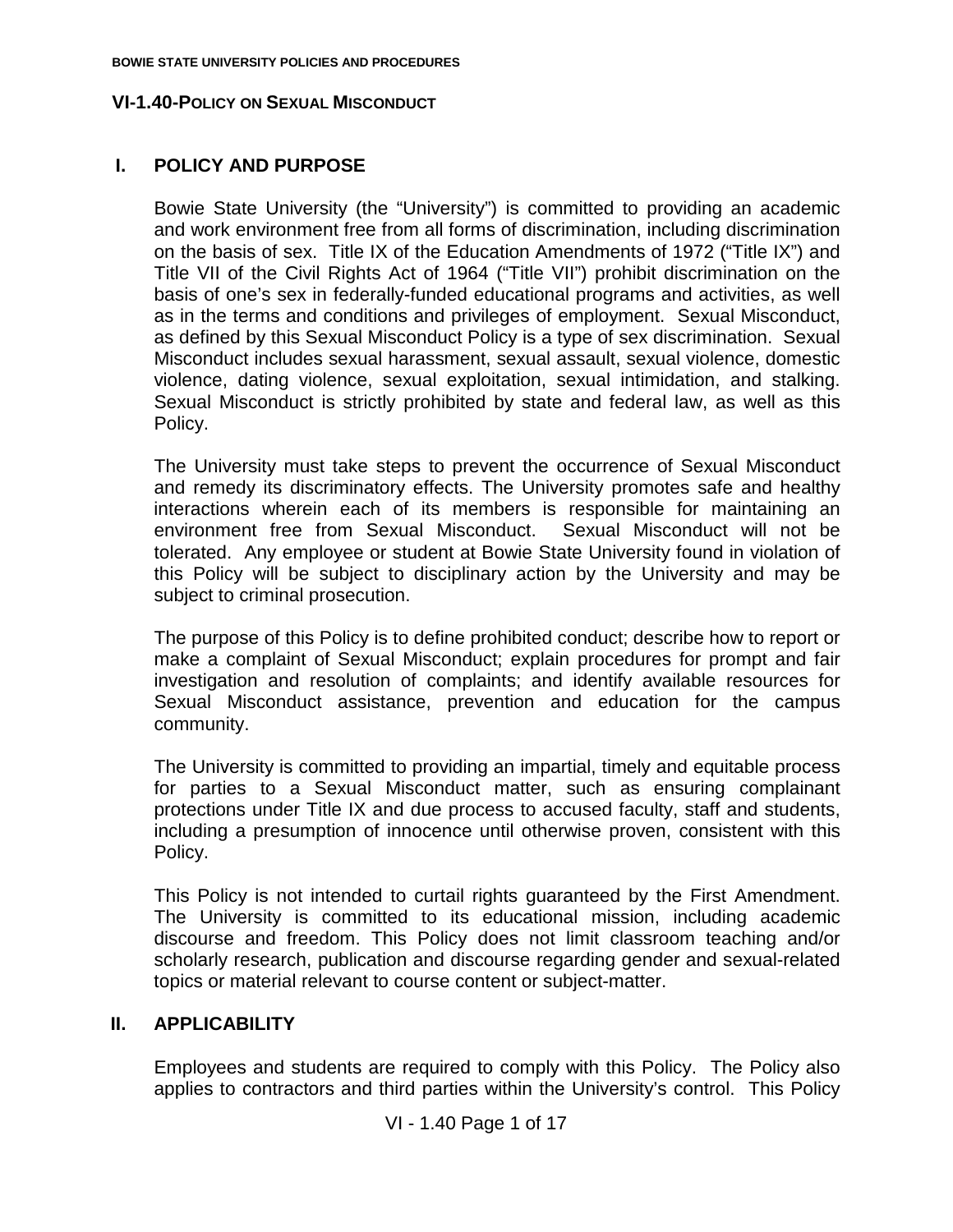applies to Sexual Misconduct on University property; at University-sponsored events or programs; posing a potential threat to the health and/or safety of a member of the University community; or negatively impacting the education or employment of members of the University community.

Sexual Misconduct is prohibited by Bowie State University VI-1.30-Policy on Sexual Assault; Bowie State University VI-1.20-Policy on Sexual Harassment, Bowie State University Equal Employment Opportunity Non-Discrimination Statement and the Student Affairs Handbook ("University Misconduct Policies"). This Sexual Misconduct Policy consolidates and clarifies the information contained within the University Misconduct Policies. The provisions within the Sexual Misconduct Policy define prohibited sexual and gender-based conduct and outline the University's procedures for responding to Sexual Misconduct allegations.

## **III. PROHIBITED CONDUCT**

Sexual Misconduct is a type of sexual harassment and is non-consensual behavior that is sexual or gender-based in nature. Sexual Misconduct can occur between acquaintances or strangers, including individuals involved in an intimate or sexual relationship. It can be committed between a male and female or members of the same sex.

Prohibited Sexual Misconduct can be also be committed by force, intimidation, coercion or incapacitation (physical, mental or through the use of drugs and alcohol). Sexual Misconduct is an umbrella term that includes Sexual Harassment, Sexual Assault, Sexual Violence, Sexual Exploitation, Sexual Intimidation, Stalking, Dating Violence and Domestic Violence.

- A. **SEXUAL HARASSMENT.** Sexual Harassment is defined as unwelcome sexual advances; unwelcome requests for sexual favors; or other verbal or physical conduct of a sexual or gender-based nature where:
	- 1. submission to such conduct is made either explicitly or implicitly a term or condition of an individual's employment, evaluation of academic work, or participation in an educational program or activity;
	- 2. submission to or rejection of such conduct by an individual is used as the basis for academic, employment, or activity or program participation related decisions affecting that individual; or
	- 3. such conduct has the purpose or effect of unreasonably interfering with an individual's work or academic performance, i.e., it is sufficiently severe or pervasive to create an intimidating, hostile, humiliating, demeaning or sexually offensive working, academic, residential or social environment.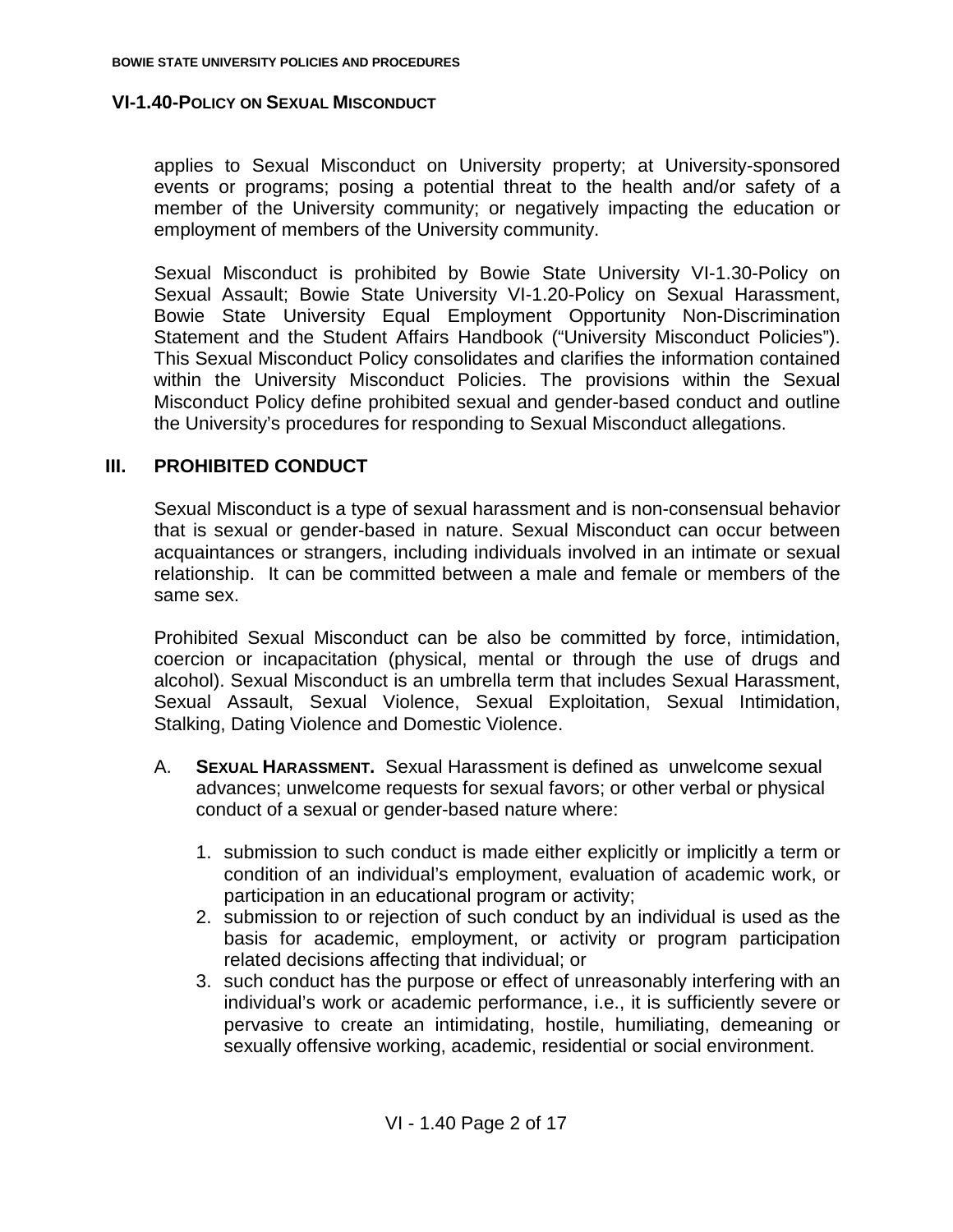The determination of whether conduct is "hostile" is based on the severity, persistence, or pervasiveness of the behavior, and is evaluated based upon both the subjective (the Complainant's) and objective (reasonable person's) perspective.

Sexual harassment can be committed based upon an individual's sex, gender identity, sexual orientation or gender expression.

Sexual harassment is one-sided, is undeterred, and usually involves unequal power status and/or intimidation (e.g., faculty member to student, supervisor to subordinate, coach to athlete). Sexual harassment can also occur between equals (e.g., student to student, staff to staff, faculty member to faculty member) or unequal power status (e.g., student to faculty member).

Examples of Sexual harassment include, but are not limited to:

- Sexual pranks or repeated sexual teasing, jokes or innuendo
- Unnecessary touching or grabbing another's body or clothing
- Repeated unwelcome invitations for dates or to socialize during offduty or non-class hours
- Requests or pressure for sexual favors accompanied by implied or overt promise of rewards or threats
- Gender-based bullying/cyber bullying
- B. **SEXUAL ASSAULT.** *Sexual Assault I - Non-Consensual Sexual Intercourse*: Any act of sexual intercourse with another individual without consent. Sexual intercourse includes vaginal or anal penetration, however slight, with any body part or object, or oral penetration involving mouth to genital contact.

*Sexual Assault II - Non-Consensual Sexual Contact:* Any intentional touching of the intimate parts of another person; causing another to touch one's intimate parts; or disrobing or exposure of another without consent. Intimate parts may include genitalia, groin, breast or buttocks, or clothing covering them, or any other body part that is touched in a sexual manner. Sexual contact also includes attempted sexual intercourse.

- C. **SEXUAL VIOLENCE.** Sexual Violence is a form of Sexual Harassment and refers to physical acts perpetrated without consent. Sexual Violence includes rape, Sexual Assault, sexual battery, and sexual coercion. Sexual Violence, in any form, is a criminal act.
- D. **SEXUAL EXPLOITATION.** Sexual Exploitation means taking non-consensual or abusive sexual advantage of another person for one's own advantage or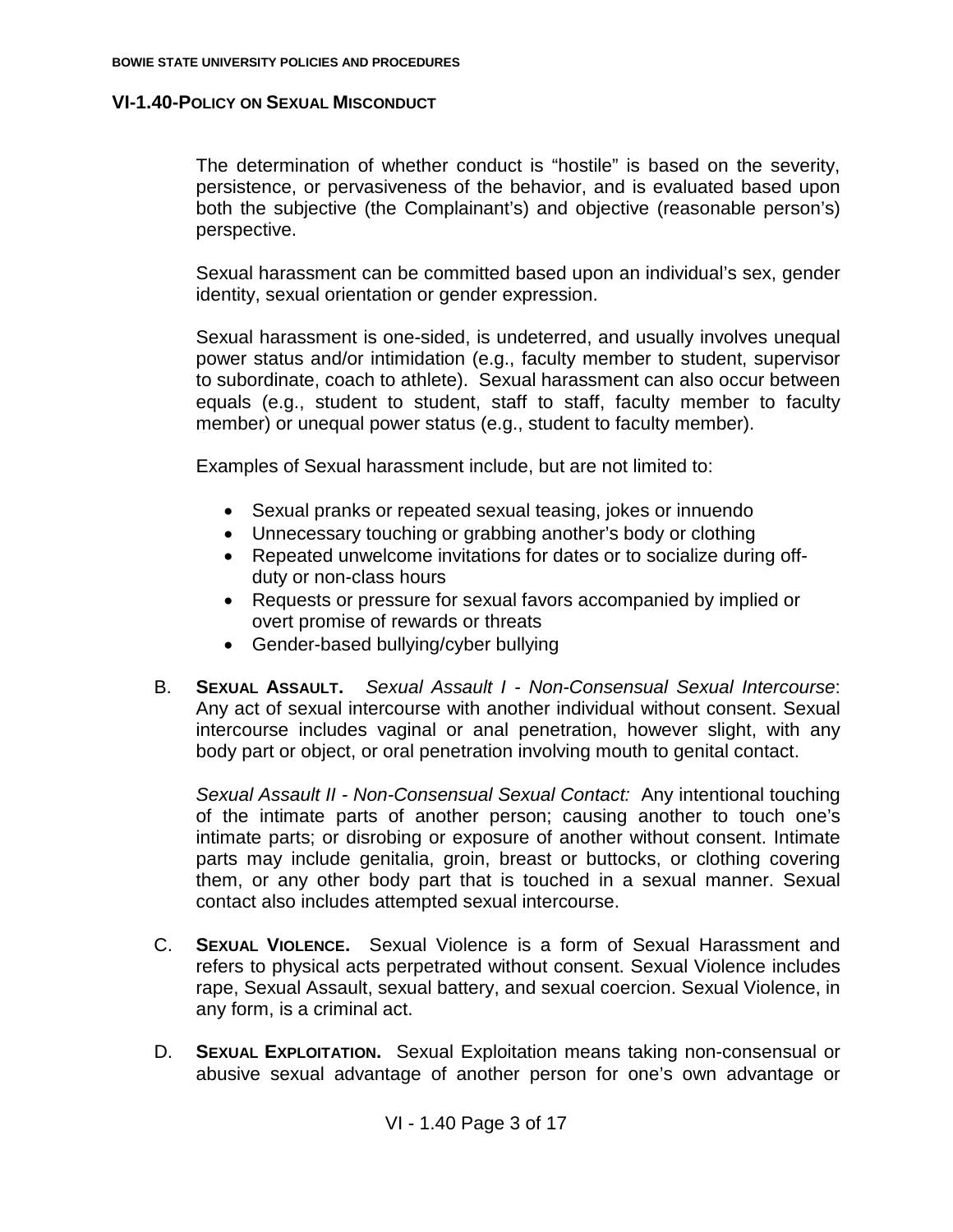benefit or for the advantage or benefit of anyone other than the person being exploited.

Examples of Sexual Exploitation:

- Causing or attempting to cause the incapacitation of another person in order to gain a sexual advantage over such other person.
- Non-consensual electronic recording, photographing and/or transmitting of identifiable images, words or sounds of private sexual activity and/or intimate body parts without the consent of all parties involved.
- E. **SEXUAL INTIMIDATION.** Sexual Intimidation means: (1) threatening to sexually assault another person; (2) gender or sex-based Stalking, including cyber-Stalking; or (3) engaging in indecent exposure.
- F. **STALKING.** Stalking means engaging in a course of conduct directed at a specific person that would cause a reasonable person to fear for his or her safety or the safety of others, or suffer substantial emotional distress.
- G. **DATING VIOLENCE.** Dating Violence means violence committed by a person who is or has been in a social relationship of a romantic or intimate nature with the complainant. The existence of such a relationship shall be determined based on a consideration of the length of the relationship, the type of relationship, and the frequency of interaction between the persons involved in the relationship.
- H. **DOMESTIC VIOLENCE.** Domestic Violence means violence committed by a current or former spouse or intimate partner of the complainant, by a person with whom the complainant shares a child in common, by a person who is cohabitating with or has cohabitated with the complainant as a spouse or intimate partner, by a person similarly situated to a spouse of the complainant, or by any other person against an adult or youth complainant protected from those acts by domestic or family violence laws of Maryland.

Examples of Domestic Violence:

- Pushing
- Choking
- Hitting
- Forcing intercourse
- Using restraint or one's body, size or strength against another person
- Stalking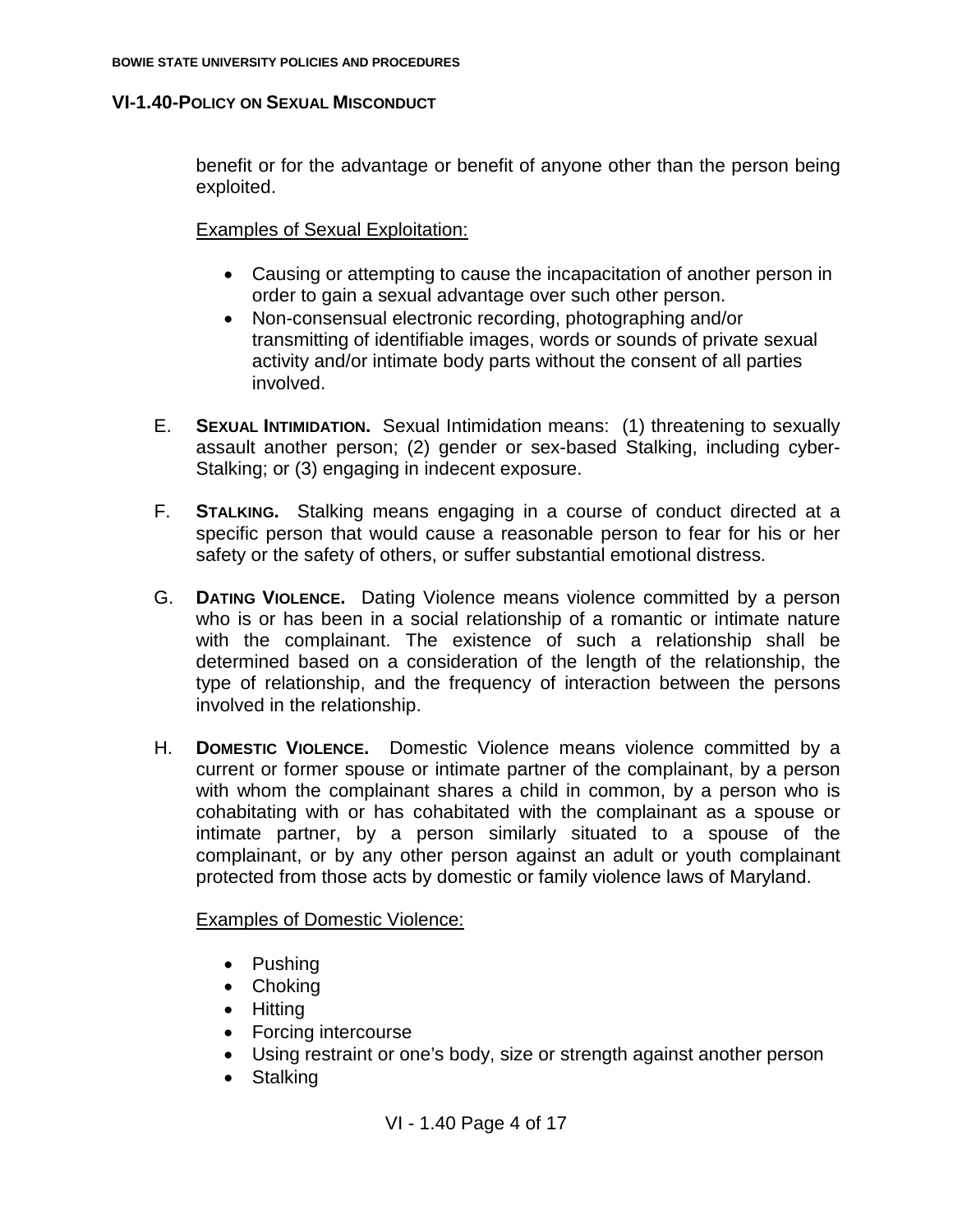### I. **ADDITIONAL APPLICABLE DEFINITIONS.**

- 1. **Consent**. Consent is given by words or actions that show a knowing, voluntary and positive communicated agreement to engage in a particular sexual activity or behavior. Consent cannot be gained by force or by taking advantage of the incapacitation of another individual, where the accused knows or reasonably should have known of the incapacitation. Lack of protest or silence should not be interpreted as consent. One must be of legal age to give consent. Consent may be withdrawn at any time. Likewise, consent to one activity does not imply consent to another. If there is confusion as to whether there is consent for a particular activity or if consent has been withdrawn, participants in the sexual activity should stop immediately and resolve the confusion before continuing with sexual activity. Consent is absent of threats, physical force, coercion or intimidation. A person is unable to consent when she/he is unconscious or for any other reason is physically unable to communicate unwillingness to engage. Previous sexual activity or intimate relationship does not imply consent for future activity.
- 2. **Force** is the use of threat, intimidation, coercion or physical violence.
	- **Coercion** is unreasonable pressure for sexual activity. When someone makes clear that she/he does not want to engage in certain activity, she/he wants to stop, or she/he does not does not want to proceed in sexual activity beyond a certain point, continued pressure can be coercive.
- 3. **Incapacitation** is physical and/or mental inability to make decisions or understand the "who, what, when, where, why or how" of their sexual interaction. The standard is whether a sober reasonable person in the situation would know, or should reasonably have known, that the other person was incapacitated and lacked capacity to consent. Incapacitation can result from:
	- alcohol use, illegal drug use, medication use, unconsciousness or blackout state;
	- mental or physical disability;
	- sleep;
	- involuntary physical restraint; or
	- drugs used to facilitate rape and/or other non-consensual sexual activity, such as Rohypnol, Ketomine, GHB, and Burundanga.
- J. **RETALIATION.** It is a violation of this Policy to retaliate against any individual making a Sexual Misconduct complaint and/or participating in the

VI - 1.40 Page 5 of 17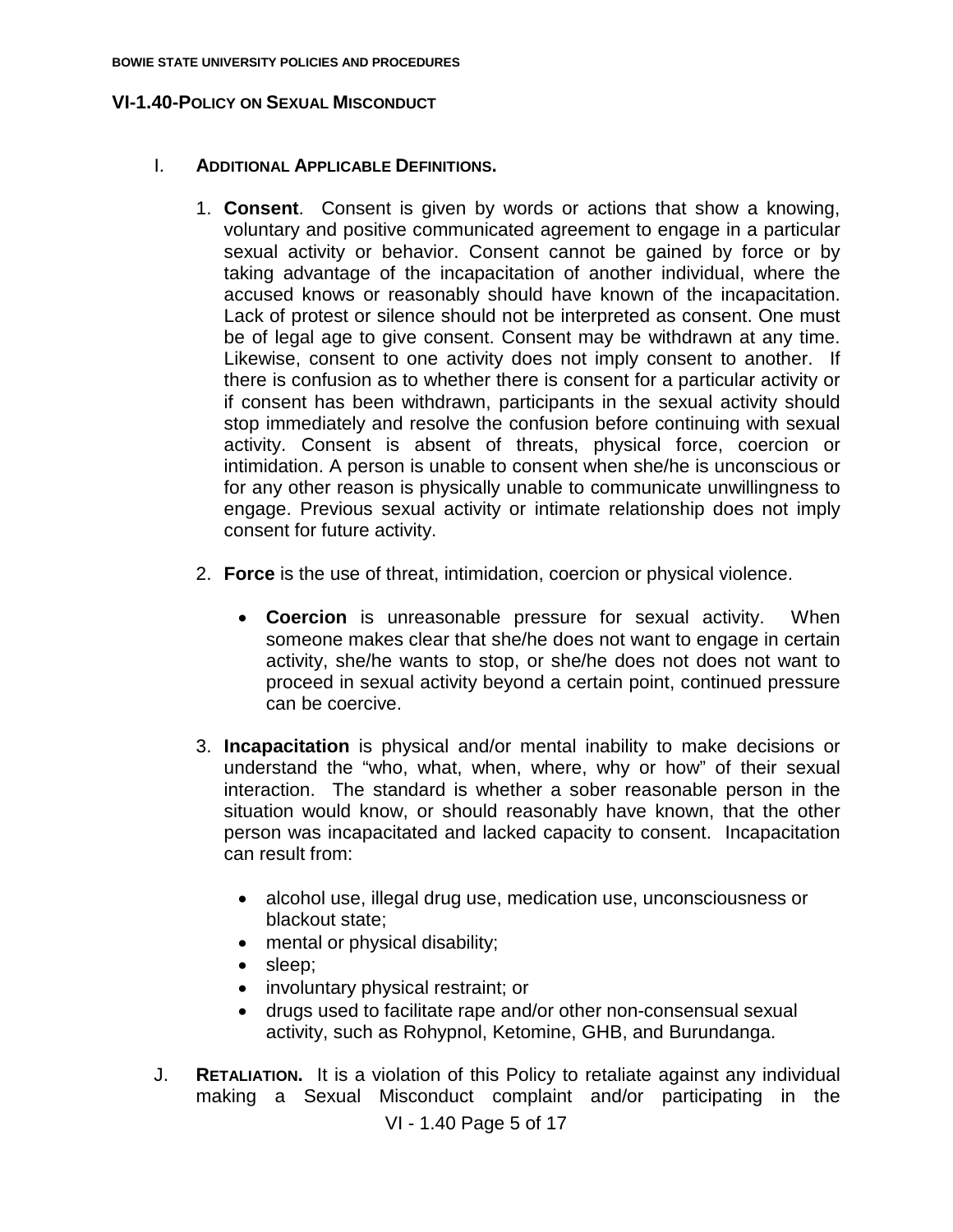investigation of an allegation of Sexual Misconduct. Retaliation means intimidating, threatening, coercing or discriminating against any individual for the purpose of interfering with any right or privilege secured by law or University policy relating to Sexual Misconduct, or because an individual has made a report, testified, assisted, or participated in any manner in an investigation, proceeding, or hearing related to Sexual Misconduct. Retaliation includes retaliatory harassment.

Any person committing retaliation is subject to disciplinary action independent of any sanction or interim measure imposed as a result of the underlying sexual misconduct allegation. Retaliation should be promptly reported to the Title IX Coordinator.

### **IV. CONSENSUAL RELATIONS**

Sexual or intimate relations or relationships between individuals with unequal power, such as faculty-student, administrator-student, supervisor-employee, create potential conflicts of interest and pose inherent risks. Furthermore, relationships where one person has, or in the future may reasonably have direct or indirect supervisory or evaluative responsibility over another person, reflect power imbalances that jeopardize the integrity of the educational and employment environment and may indicate lack of consent.

The University does not intend to regulate private relationships that do not interfere with the University's educational and employment mission. For the protection of all the members of the University community, relationships where power imbalance is inherent are strongly discouraged. A person with supervisory or evaluative responsibilities for another with whom he or she is involved in a consensual relationship must inform his or her supervisor so that supervisory or evaluative responsibilities can be reassigned, as necessary. Persons who fail to report such relationships, as required by this Policy, will be subject to disciplinary action. Sexual or intimate relations or relationships between employees and minors are strictly prohibited.

## **V. OTHER RELATED STUDENT MISCONDUCT**

In accordance with this Policy, the Student Conduct Board is authorized to hear allegations of and to impose sanctions for Sexual Misconduct by students as well as related conduct in violation of the Code of Student Conduct. The University's utmost concern is the health and safety of its community and it recognizes that complainants or witnesses under the influence of drugs/alcohol may be reluctant to seek assistance at the time of an incident due to threat of disciplinary sanction for violation of the Code of Student Conduct. The University does not pursue disciplinary action against complainants or third parties, pursuant to the Code of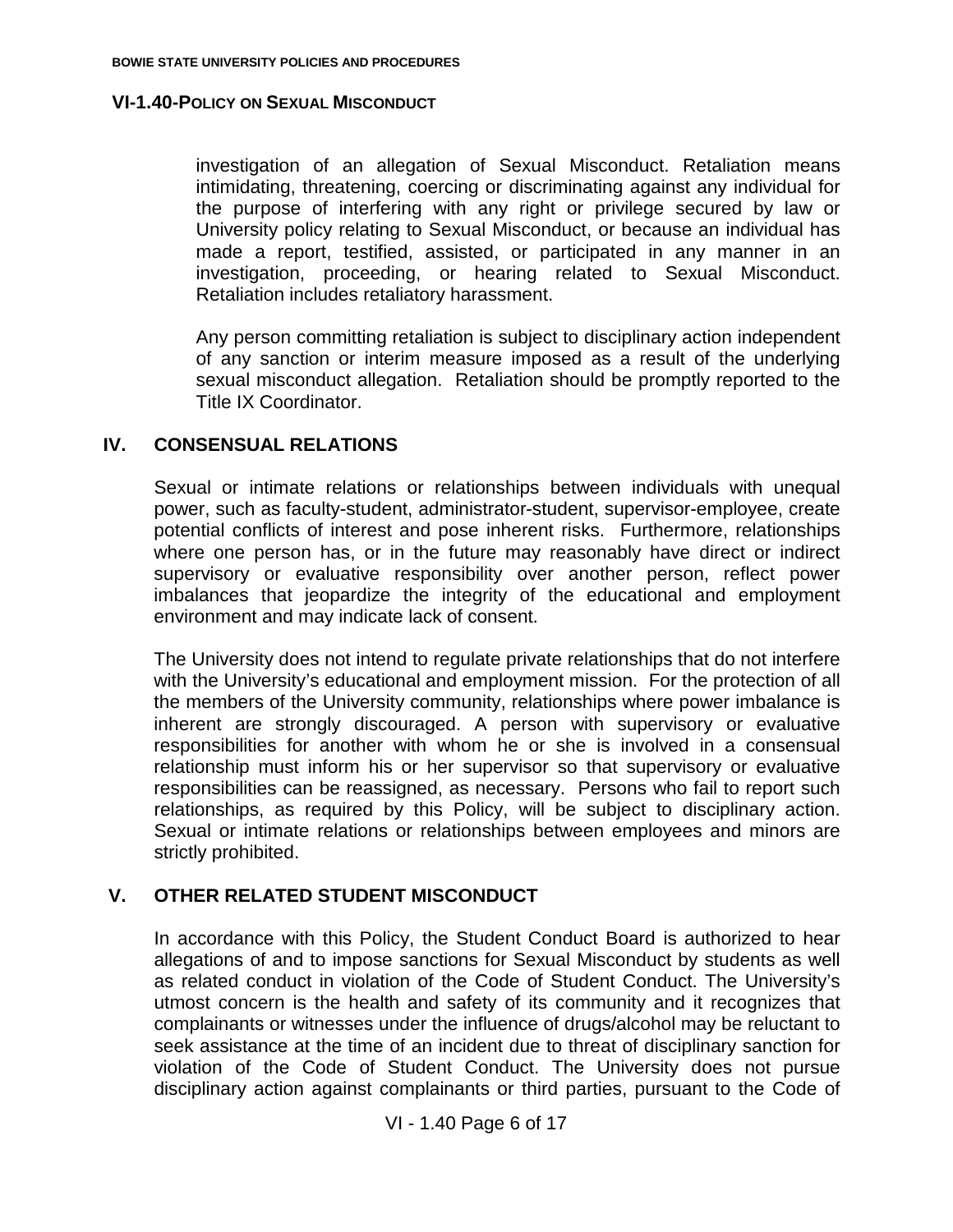Student Conduct and Student Substance Abuse Policy, for their improper use of alcohol or drugs.

# **VI. CONFIDENTIALITY AND STUDENT REPORTING**

Individuals who experience Sexual Misconduct or become aware of an incident of Sexual Misconduct are strongly encouraged to report the incident immediately. Any student who believes that she/he has been subjected to Sexual Misconduct may request that an investigation be conducted. Although there is not a time limit for invoking this Policy, prompt reporting enhances the University's ability to gather relevant physical evidence and witness testimony, investigate and take necessary action. The disciplinary process is an option until the accused student graduates.

University employees, depending upon their roles on campus, have varying reporting responsibilities and duties to maintain confidentiality of information regarding Sexual Misconduct shared with them. "**Responsible employees**," identified in Section VI. B. of this Policy, are required to share reported details *and*  personally identifiable information with the Title IX Coordinator. "**Confidential employees,"** those holding positions provided in Section VI. C. of this Policy, will not report any details or personally identifiable information shared with him or her without consent, unless the information relates to an imminent threat to the health or safety of an individual or the University community. Remaining employees are not required to report knowledge of Sexual Misconduct to the Title IX Coordinator, but may share limited, reported details with the Title IX Coordinator if a report of Sexual Misconduct is shared with them. If you are not certain of an employee's reporting requirement, please inquire before disclosing information.

The Title IX Coordinator is responsible for accepting and processing complaints and reports of Sexual Misconduct by University students and employees. The University encourages prompt reporting to the Title IX Coordinator, by telephone at 301-860-3442, by email at TitleIXCoordinator@bowiestate.edu or in person at, Robinson Hall, Department of Human Resources - Room 4.

[http://www.bowiestate.edu/about/the-presidents-cabinet/adminfin/human](http://www.bowiestate.edu/about/the-presidents-cabinet/adminfin/human-resources/equal-employment-opportunity/)[resources/equal-employment-opportunity/](http://www.bowiestate.edu/about/the-presidents-cabinet/adminfin/human-resources/equal-employment-opportunity/)

A. **CONFIDENTIALITY.** Once there is notice of potential Sexual Misconduct, the Title IX Coordinator must preliminarily determine if formal, administrative investigation is appropriate and must take reasonable action in response to the reported information, whether or not the person impacted by the incident ("Impacted Person") wishes to pursue a formal complaint. The University will take reasonable and appropriate steps to protect the privacy of the Impacted Person and the accused individual(s) ("Accused").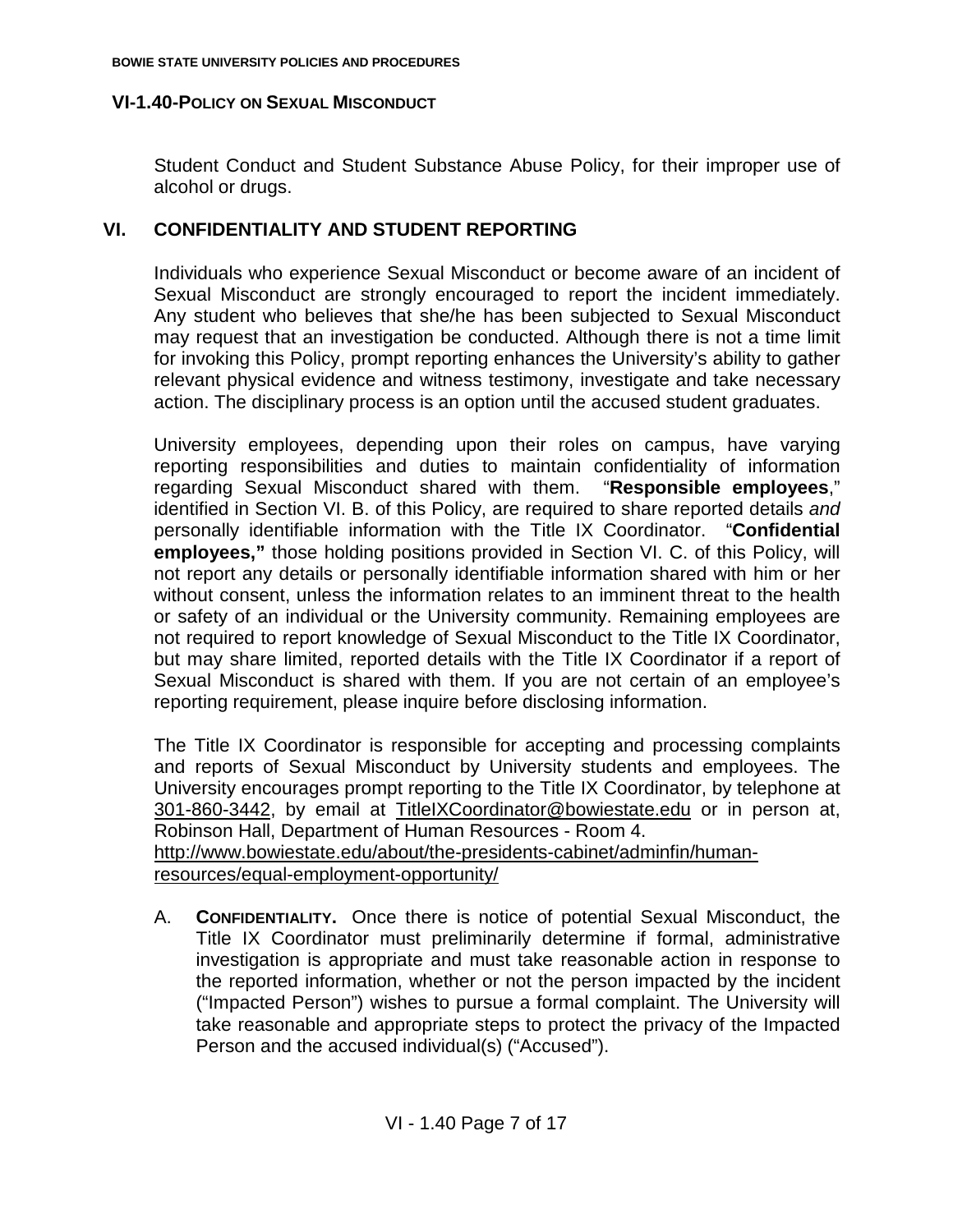The University shall consider requests for confidentiality and/or that no formal administrative action is taken. The Title IX Coordinator will inform the Impacted Person that requests for confidentiality may limit the University's ability to respond. The Impacted Person will also be informed that there may be instances in which the University determines that it is necessary to conduct a formal administrative investigation and/or cannot maintain confidentiality.

The University will further inform Impacted Persons that confidentiality is not guaranteed. The Title IX Coordinator will inform parties if confidentiality cannot be maintained and/or formal administrative investigation is necessary. Every effort will be made to maintain the privacy of persons who seek help and/or report Sexual Misconduct to the fullest extent possible under the law, and information will be shared with individuals who have a legitimate need to know. The University complies with all federal, state and local requirements for provision of privacy, reporting and intervention in Sexual Misconduct matters.

B. **REPORTING SEXUAL MISCONDUCT FOR UNIVERSITY ACTION.** Students, employees and third parties may formally report alleged Sexual Misconduct to any Responsible employee. Responsible employees include any employee who (1) has the authority to take action regarding Sexual Misconduct; (2) has been given the duty of reporting Sexual Misconduct; or (3) is someone another individual could reasonably believe has this authority or duty. Responsible employees include, but are not limited to, the Title IX Coordinator; Coordinator of Student Conduct; supervisors; administrators; athletic coaches and trainers; advisors to student organizations; all faculty; University security personnel and police officers; or Residence Life Directors and Assistants. Notice to these individuals is considered official notice to the University.

Students may report alleged Sexual Misconduct to the Title IX Coordinator or the Coordinator of Student Conduct:

| <b>Title IX Coordinator</b>       | <b>Coordinator of Student Conduct</b> |
|-----------------------------------|---------------------------------------|
| <b>Robinson Hall</b>              | <b>Henry Administration Building</b>  |
| <b>Bowie State University</b>     | <b>Bowie State University</b>         |
| $(301) 860 - 3442$                | $(301) 860 - 3394$                    |
| TitleIXCoordinator@bowiestate.edu | tboardley@bowiestate.edu              |
|                                   |                                       |

C. **CONFIDENTIAL REPORTING.** The University encourages individuals to seek medical attention, support, information and counseling for incidents of sexual violence and other forms of Sexual Misconduct, whether or not they choose to make official reports. A person desiring that the details of an incident of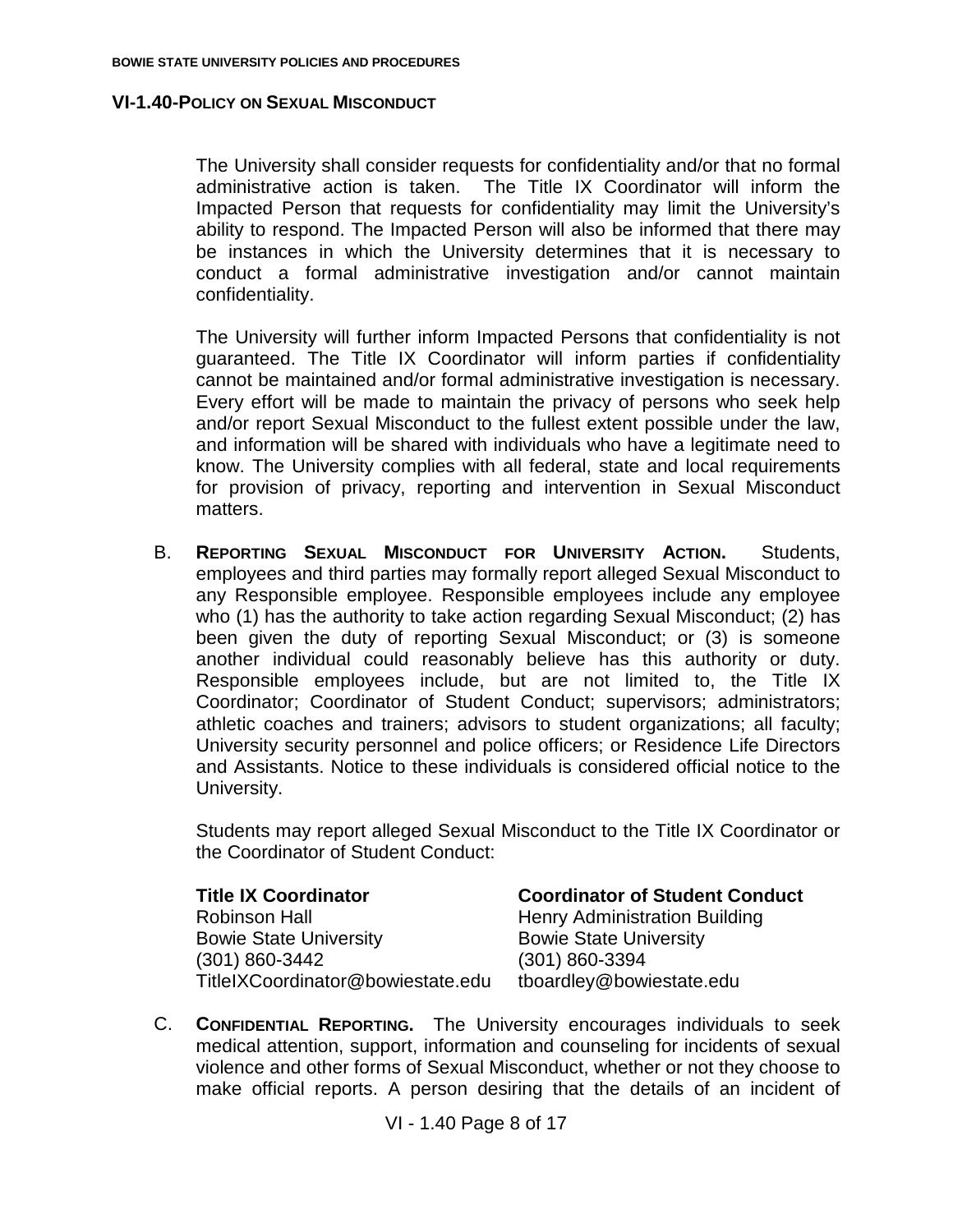Sexual Misconduct be kept confidential should speak with individuals who have professional and legal responsibility to maintain confidentiality in communications. Confidentiality will be maintained unless there is imminent threat to health or safety; or where consent is given to share information; or there are other bases for disclosure as required by law. The following are confidential sources for assistance:

- Medical professionals in the Henry Wise Wellness Center (301-860- 4170), http://www.bowiestate.edu/campus-life/henry-wise-wellness-center/
- Sexual Assault Response and Prevention Program Coordinator in the Henry Wise Wellness Center (301-860-4174), [http://www.bowiestate.edu/campus-life/henry-wise-wellness](http://www.bowiestate.edu/campus-life/henry-wise-wellness-center/partners-in-peace/)[center/partners-in-peace/](http://www.bowiestate.edu/campus-life/henry-wise-wellness-center/partners-in-peace/)
- Counselors and mental health professionals in Counseling Services (301-860-4164), [http://www.bowiestate.edu/campus-life/counseling](http://www.bowiestate.edu/campus-life/counseling-services/)[services/](http://www.bowiestate.edu/campus-life/counseling-services/)
- Domestic Violence and Sexual Assault Center at Dimensions Healthcare System, Prince George's Hospital Center (301-618-3154/24 hours)
- Off-campus 24-hour Sexual Assault Hotline (1-800-656-HOPE)

Contact information for additional sexual assault and intimate partner violence community resources may be found at: [http://www.bowiestate.edu/files/resources/sexual-assault-off-campus](http://www.bowiestate.edu/files/resources/sexual-assault-off-campus-resources.pdf)[resources.pdf.](http://www.bowiestate.edu/files/resources/sexual-assault-off-campus-resources.pdf)

D. **CRIMINAL REPORTING.** Persons are encouraged to report criminal concerns, including incidents of Sexual Misconduct contained in VII. B. of this Policy, to the Department of Public Safety or other applicable law enforcement. Impacted Persons are encouraged to immediately notify the Department of Public Safety or other applicable law enforcement to receive guidance in the preservation of evidence needed for proof of criminal assaults and the apprehension and prosecution of assailants. The Title IX Coordinator, at a minimum, will inform students of the option to notify law enforcement.

A criminal investigation is independent of the University's administrative process and does not prevent an individual from proceeding with an administrative complaint of Sexual Misconduct, as provided in this Policy. Once in receipt of a complaint of Sexual Misconduct, the Department of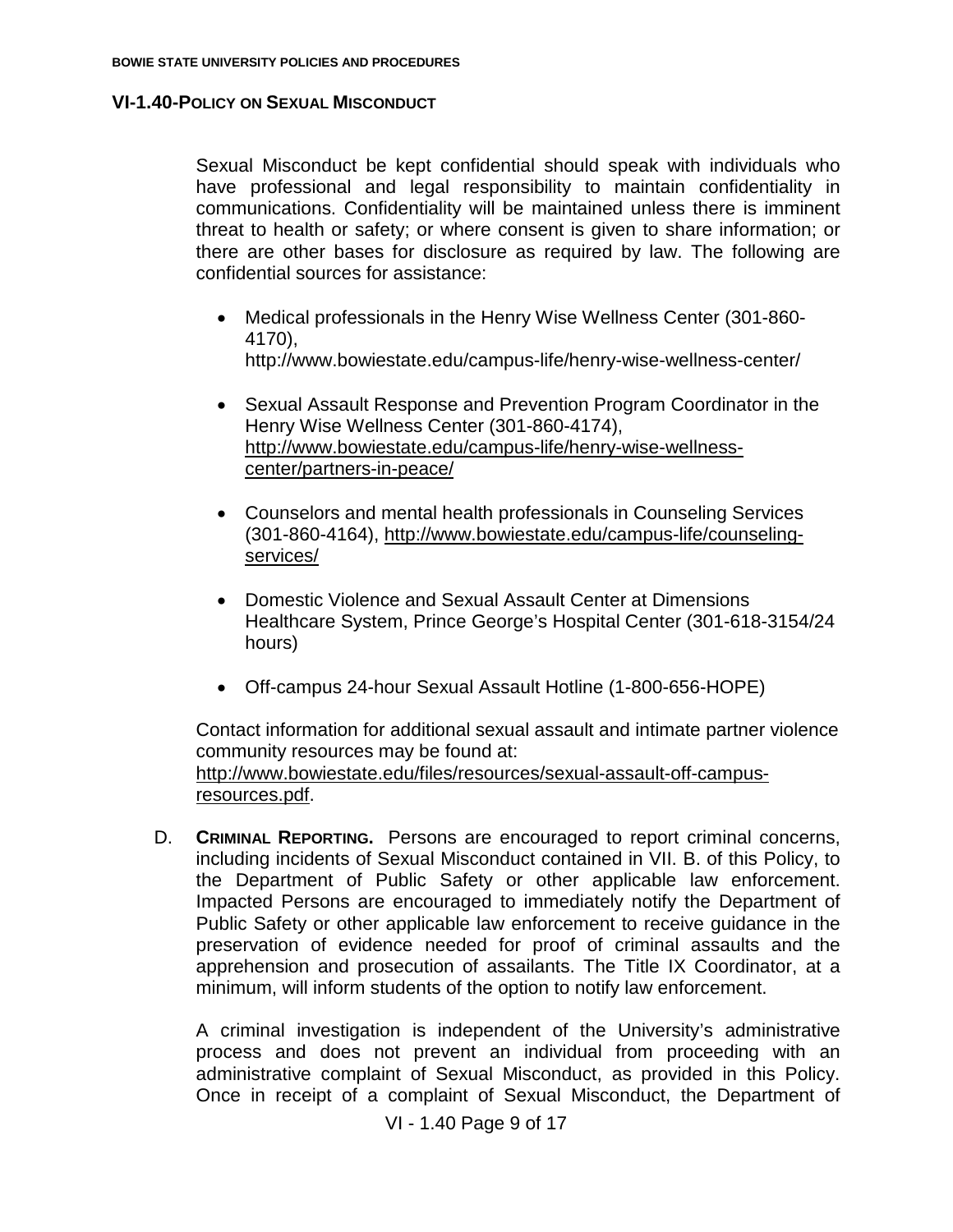Public Safety will inform the individual of his/her right to bring a complaint under the University's administrative process under this Policy. Because legal standards for determining a violation under this Policy differ for criminal and administrative violations, the outcome of the criminal investigative process is not determinative of whether there is a violation of this Policy. The University will not wait until the conclusion of any criminal investigation to proceed with an administrative investigation, although there may be a temporary delay while evidence is gathered in the criminal process.

For federal statistical reporting purposes, campus officials, excluding confidential reporters, are required to report criminal Sexual Misconduct and other reported criminal activity occurring on campus property to the Department of Public Safety, as provided in Section VII. B. of this Policy. Personally identifiable information such as the name of the victim, the name of the accused individual and other identifying information is withheld and is confidential. The type of incident and general location is shared with the Department of Public Safety for inclusion in the Annual Campus Security Report, as required by law.

## **VII. MANDATORY EMPLOYEE REPORTING**

There are several laws which impose a duty on responsible employees to report incidents of Sexual Misconduct and criminal activity involving employees and/or students to the University. Confidential employees are solely those employees in positions provided in Section VI. C. of this Policy.

All other employees, who are neither Responsible nor Confidential employees as defined in Sections VI. B. and VI. C. of this Policy, are strongly encouraged to report incidents of Sexual Misconduct and criminal activity involving students and employees of the University.

The Title IX Coordinator is responsible for accepting and processing reports of Sexual Misconduct. In all cases, the University's Title IX Coordinator will be informed of employee or student Sexual Misconduct.

An employee's position and responsibilities within the University determines whether she or he is a Responsible employee. An employee not otherwise listed as a Responsible employee in Section VI. B. of this Policy, and who is uncertain of whether she or he is a Responsible employee, should contact the Title IX Coordinator for clarification. The Title IX Coordinator will assist the employee in disclosing only information which is necessary initially. The Title IX Coordinator may require additional information from reporting employees at a later time.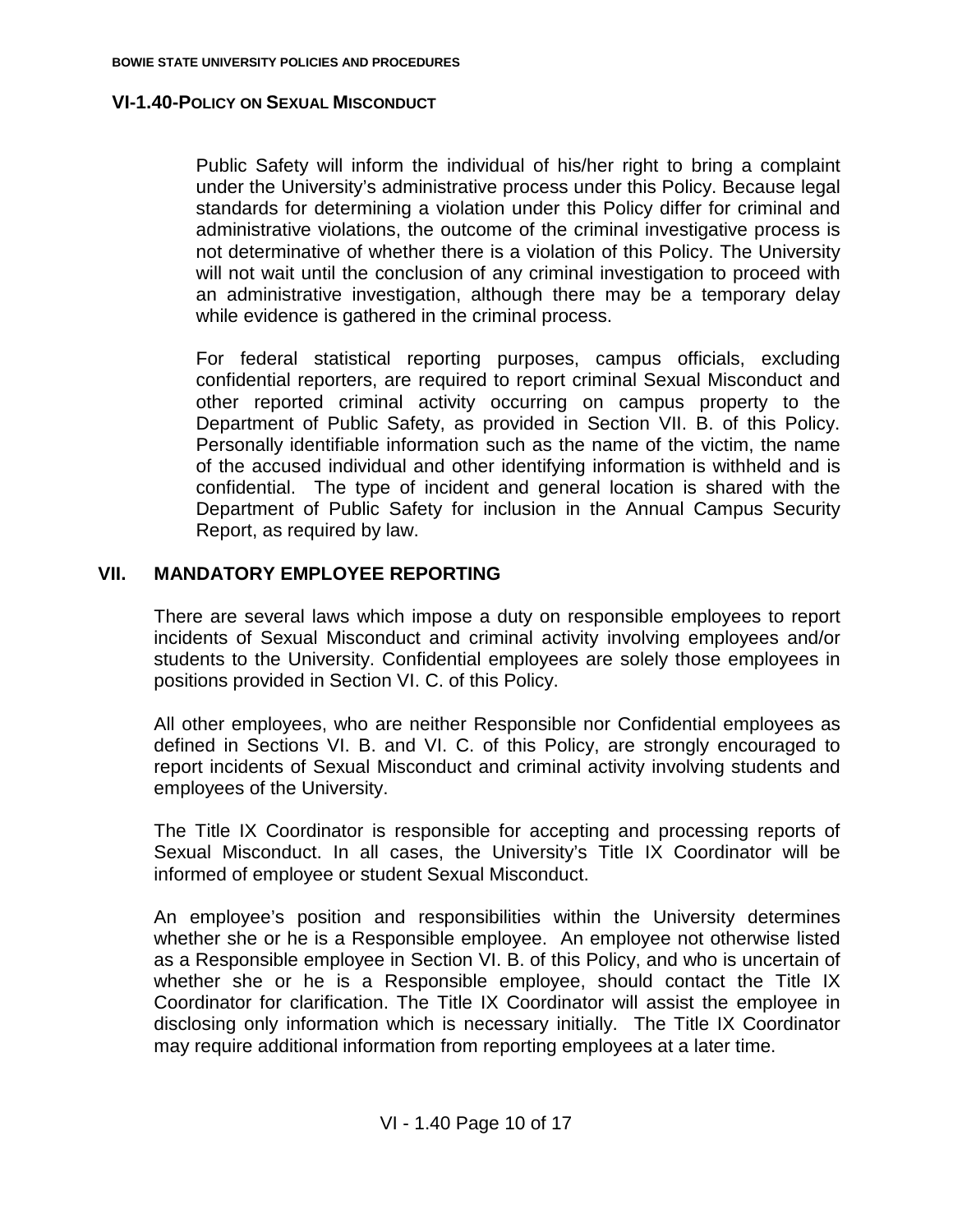- A. **SEXUAL MISCONDUCT REPORTING**. When a Responsible employee becomes aware of any alleged act of Sexual Misconduct, the following steps should be taken:
	- 1. If possible, when an employee senses a student is about to report an act of Sexual Misconduct, the employee should inform the student that the University will maintain the privacy of information shared but that the employee cannot guarantee confidentiality.
	- 2. The Responsible employee should inform the student that she or he is required to report the incident to the Title IX Coordinator and will have to disclose names of the individuals involved. If the student proceeds to speak with the employee, the employee, when possible, should utilize the *Sexual Assault and Intimate Partner Violence Procedure Checklist* which can be accessed at:

http://www.bowiestate.edu/files/resources/sexual-assault-and-intimatepartner-violence-proce.pdf.

- 3. The Responsible employee can refer and should offer to accompany the student to Counseling Services or the Wellness Center. The student can also be referred to sexual assault community resources, some which are available 24 hours a day. A full listing of those resources can be found at: http://www.bowiestate.edu/files/resources/sexual-assault-off-campusresources.pdf.
- 4. The Responsible employee should immediately contact (within 24 hours) the Title IX Coordinator at 301-860-3442 or TitleIXCoordinatorbowiestate.edu to report incidents of Sexual Misconduct. A responsible employee may also contact the Coordinator of Student Conduct if the incident involves a student. In the alternative, call the Department of Public Safety at 301-860-4848 if it is an actual emergency, after-hours, or involves an imminent threat to health, safety or property.
- 5. For purposes of federal statistical reporting, The Title IX Coordinator will inform the Department of Public Safety about the report.
- B. **CRIME REPORTING.** All employees should contact the Department of Public Safety if there is an actual emergency or imminent threat to individual or community health, safety or property. If not already reported to the Title IX Coordinator, Responsible employees should contact the Department of Public Safety when they become aware of the potential for any of the crimes listed below, which occur on campus or on property immediately adjacent to campus:
	- 1. Murder & Non-Negligent Manslaughter
	- 2. Negligent Manslaughter
	- 3. Robbery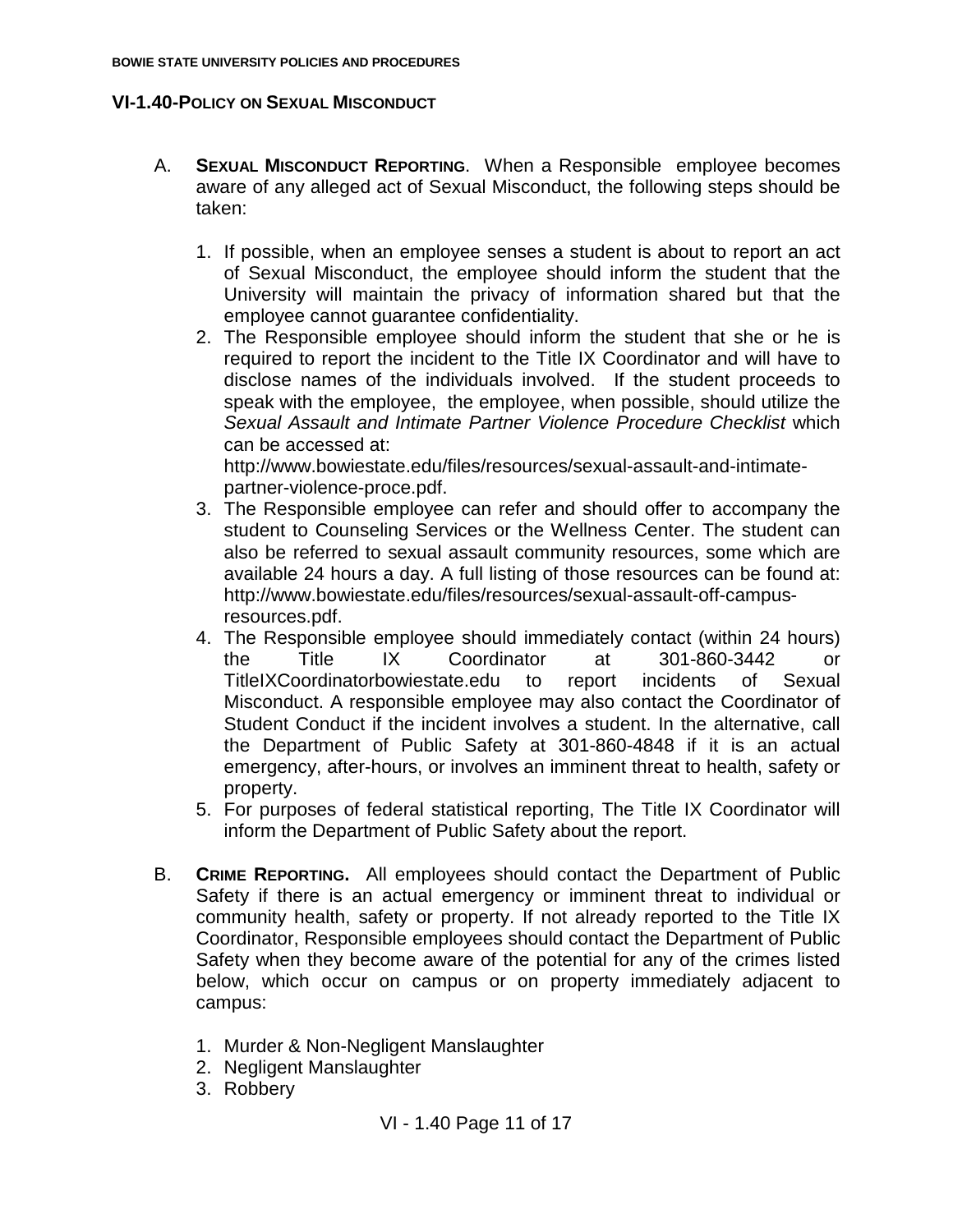- 4. Aggravated Assault
- 5. Burglary
- 6. Motor Vehicle Theft
- 7. Arson
- 8. Arrests for Weapon Violations
- 9. Arrests for Drug Abuse Violations
- 10.Arrests for Liquor Law Violations
- 11.Disciplinary Referrals for Weapon Violations
- 12.Disciplinary Referrals for Drug Abuse Violations
- 13.Disciplinary Referrals for Liquor Law Violations
- 14.Hate Crimes
- 15.Sex Offenses (Reporting sex offenses to the Title IX Coordinator satisfies responsible employee's reporting requirement).
	- a) Sexual Assault
	- b) Stalking
	- c) Dating Violence
	- d) Domestic Violence

Please refer to the Department of Public Safety's website at [http://www.bowiestate.edu/campus-life/campus-police/,](http://www.bowiestate.edu/campus-life/campus-police/) for additional information regarding the crimes listed above, the University's legal reporting mandates and the University's current and past Annual Security Reports.

C. **CHILD ABUSE & NEGLECT**. Maryland law and University policy requires that any person who suspects that a minor child (under the age of 18) is the victim of abuse or neglect must contact a local law enforcement agency or social services agency and the University's General Counsel. Reports must be made within 48 hours of disclosure/discovery. Direct questions to: GeneralCounsel@bowiestate.edu.

# **VIII. UNIVERSITY SEXUAL MISCONDUCT ADMINISTRATIVE INVESTIGATIONS**

The University seeks to address complaints of Sexual Misconduct promptly. Investigations and proceedings are normally completed within sixty (60) days after the University has receipt of the complaint or notice. The Title IX Coordinator may extend this time frame when necessary and for good cause. Parties will be notified in writing if the investigation and proceedings cannot be completed within the 60 day timeframe.

The University acknowledges that it is not a court of law and formal rules of evidence do not apply to administrative investigations and any subsequent proceedings under this Policy. The standard of proof is the preponderance of the evidence, *i.e*., that it is "more likely than not", prohibited Sexual Misconduct did or did not occur.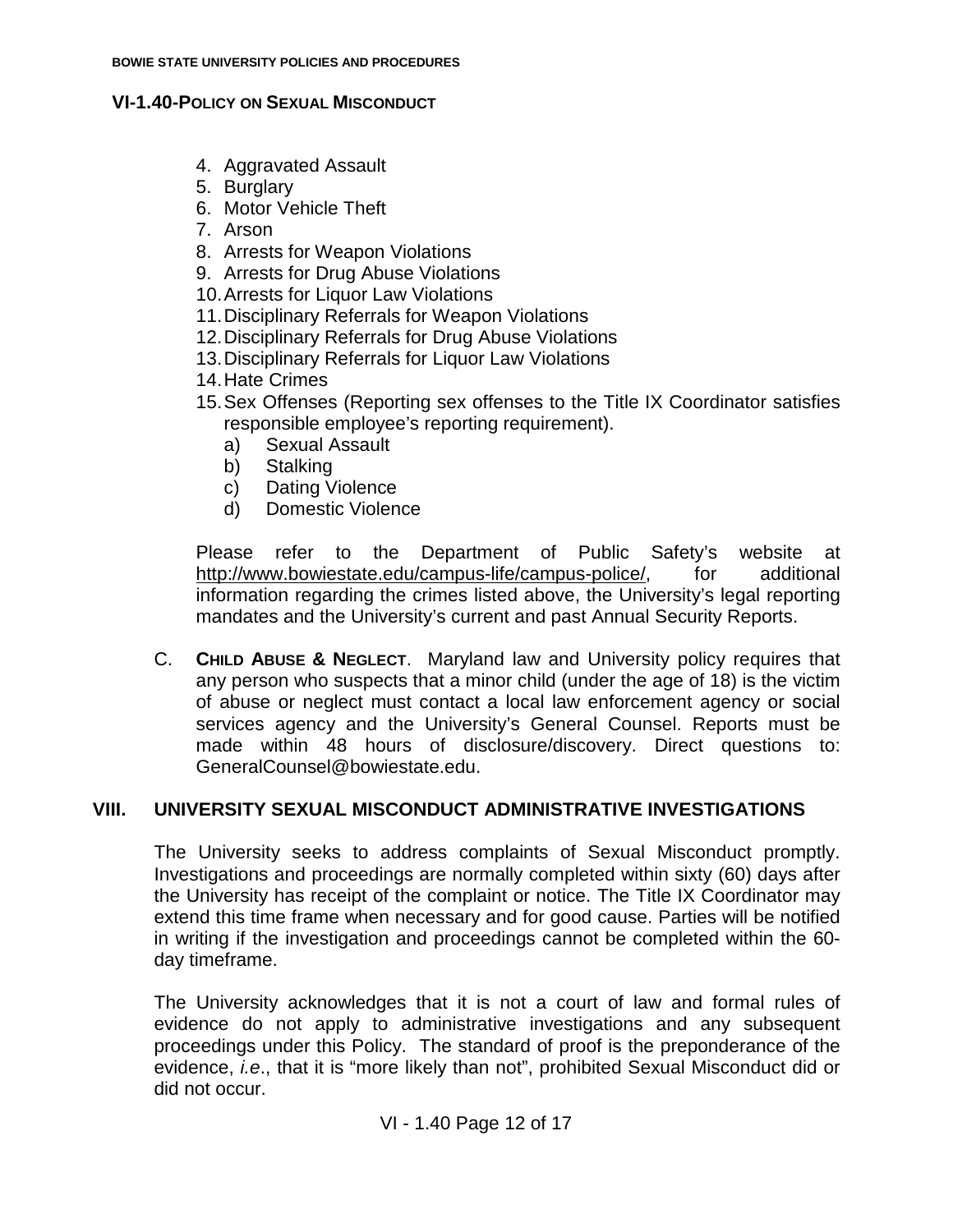The Title IX Coordinator is responsible for ensuring the following:

- Parties receive a copy of this Policy before an administrative investigation commences;
- Complainant/Impacted person is informed of the option to contact law enforcement;
- Parties are made aware of available medical and counseling support services on campus;
- Fair, prompt and impartial investigation and determination of responsibility; and
- Parties receive concurrent notification of investigation determination and hearing outcome.

## A. **ADMINISTRATIVE INVESTIGATIVE PROCESS OF COMPLAINTS AGAINST STUDENTS.**

1. **Determination of Administrative Investigation**. Complaints of prohibited conduct under this Policy will be investigated by the Title IX Coordinator. Upon notice of potential Sexual Misconduct, the Title IX Coordinator will determine whether there is sufficient basis for administrative investigation.

Upon a determination that administrative investigation is necessary when an Impacted Person has not made a report for University action, the Title IX Coordinator will contact the Impacted Person to request consent for administrative investigation. If the Impacted Person does not consent to investigation or participation, the investigation may proceed, if appropriate. The Title IX Coordinator will balance the Impacted Person's wishes with considerations for factors, such as: 1) the seriousness of the alleged misconduct, 2) Impacted Person's age, and 3) whether there are any prior Sexual Misconduct complaints against the Accused.

2. **Interim Measures**. Prior to the completion of an administrative investigation, interim measures or accommodations are available to stop the alleged Sexual Misconduct, prevent its recurrence and limit the effects of harm or risk to the Complainant or the Accused. Interim measures are reasonably available steps the University may take to protect parties while a Sexual Misconduct investigation is pending. Requests for interim measures can be made to the Title IX Coordinator. The Title IX Coordinator, Department of Campus Safety or designated officials from the Division of Student Affairs may also recommend and/or enforce interim measures during the administrative investigation. Interim measures taken by the aforementioned individuals should be reported to the Title IX Coordinator immediately. Interim measures may include the following: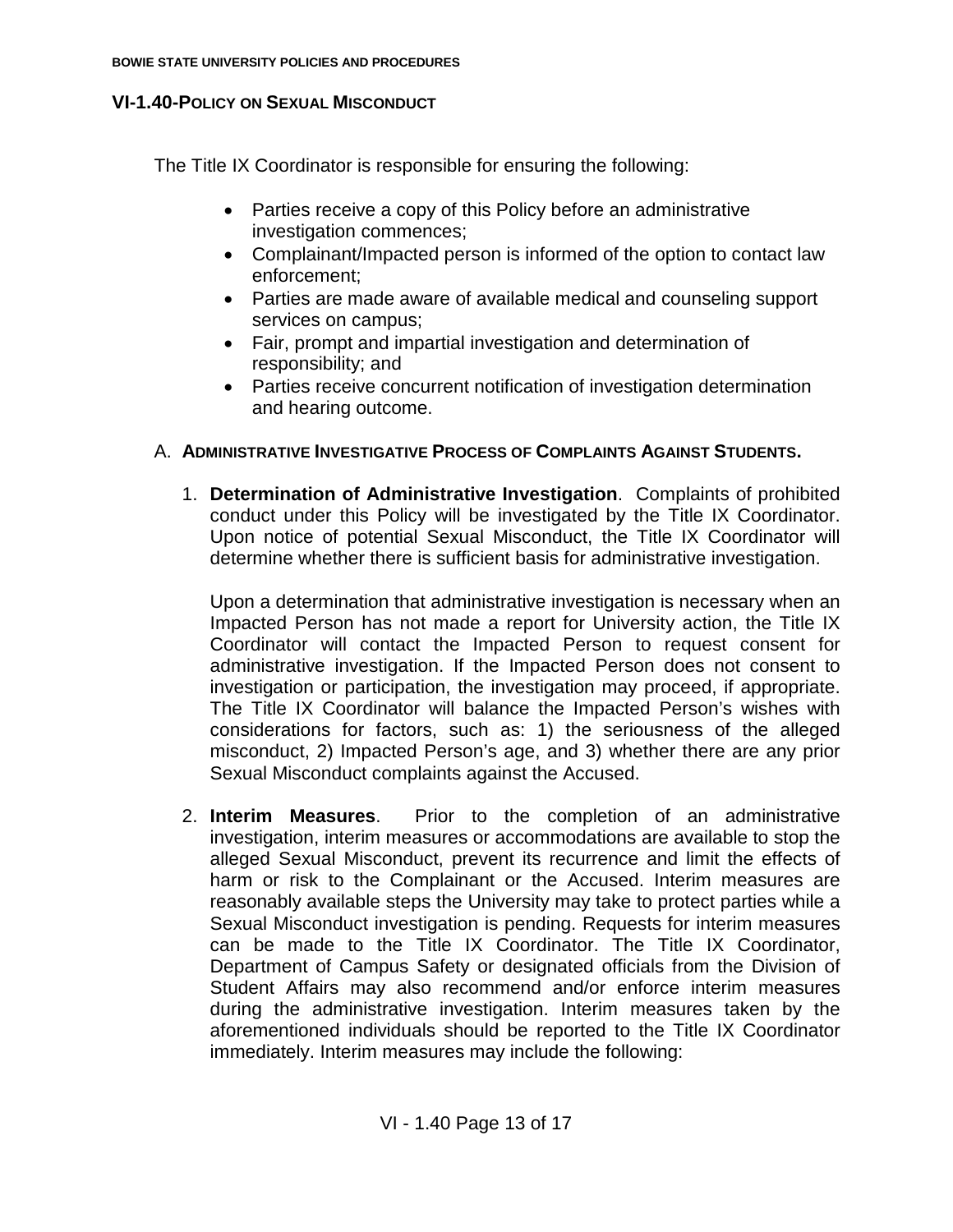- Academic accommodation such as class schedule adjustments or incompletes
- No-contact directives pending the outcome of investigations
- Housing reassignments
- Alternative employment arrangements
- Leave or withdrawals from campus
- Removal from the University community
- Review or revision of University policies or practices
- 3. **Investigation**. The Title IX Coordinator is a neutral fact-finder. The Complainant and the Accused have the right to participate in the administrative investigation and will be interviewed. Witnesses will be interviewed, as appropriate, and document and/or material evidence will be collected and analyzed as necessary. At the conclusion of the investigation, the Title IX Coordinator will review all materials collected and prepare a written investigative report. The investigative report will contain evidentiary analysis and a determination of responsibility. The Title IX Coordinator does not issue sanctions. If appropriate, the Title IX Coordinator will recommend accommodations, training or revisions to policies or practices to remedy the effects of Sexual Misconduct, to ensure the safety and education of the community, and/or prevent the reoccurrence of prohibited conduct. The investigative report will be reviewed for legal sufficiency.

Both parties will be notified of the investigative determination, including findings-of-fact and accommodations, if applicable, in a written Outcome Letter. The Complainant and the Accused have a right to request a Reconsideration of Determination Hearing before the Conduct Board if she or he disagrees with the determination of responsibility. The procedure and time frame for requesting a hearing is explained in the Outcome Letter.

If the investigative determination finds the Accused responsible, the matter will proceed to the Conduct Board for a hearing to decide appropriate sanction(s) ("Sanction Hearing"). If the Accused requests a hearing regarding the finding of responsibility, the Conduct Board will conduct a Reconsideration of Determination Hearing, to include determination of sanction(s), when appropriate.

4. **Conduct Board**. Hearings before the Conduct Board will be reviewed in accordance with rights afforded by the Code of Student Conduct. The hearing shall be prompt, fair and impartial and conducted by board members who have received annual training on Sexual Misconduct policy and procedure, and appropriate considerations for hearing processes.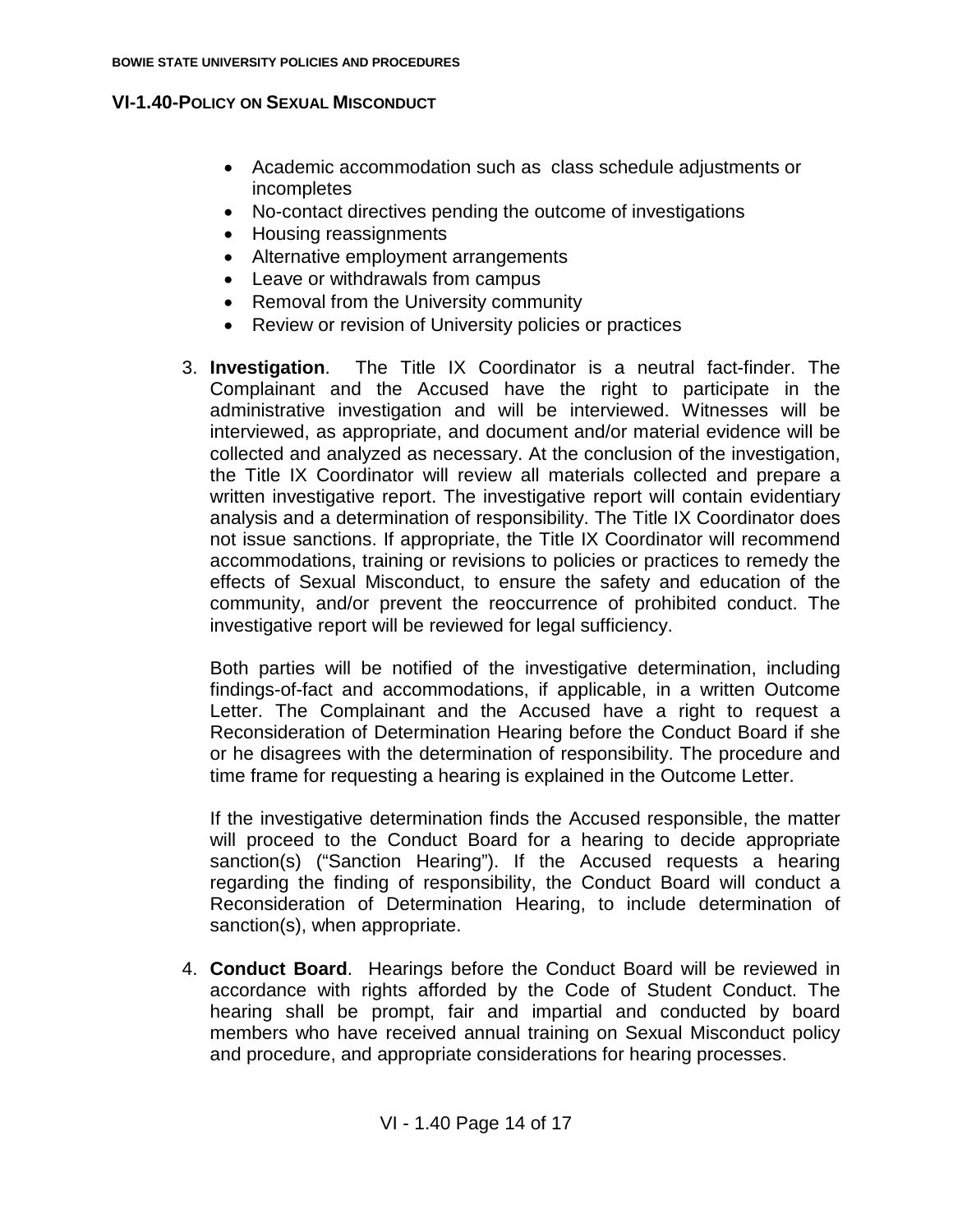Both parties have significant rights, including the right to an advisor of his/her choice during the investigation and hearing process. The advisor's role or potential involvement during the hearing process is established and enforced by the Student Conduct Board in accordance with the Code of Student Conduct. Both parties have the right to be treated with respect, the right to a Conduct Board that is trained annually in Sexual Misconduct policy and procedures and comprised of representatives of both genders; the right to review all documentary evidence to be used during the hearing process; the right to present relevant witnesses; the right to question all witnesses who are called to give testimony; the right to introduce new evidence not presented or taken into consideration during the investigative phase; and the right to request an appeal of the hearing board's determination of fact and/or sanction. Determinations of fact and sanction will be reviewed for legal sufficiency.

Both parties will receive written notification of determinations of fact and sanction, if applicable, imposed by the Conduct Board and the procedure for filing a request for appeal. The University shall not publicly disclose the name of either party, unless as required by law.

Determination of sanctions is based on what is proportionate to the violation. Sanctions for violation of this Policy include warning, probation, removal from housing, termination of employment, suspension, dismissal or expulsion. In determining the appropriate sanction, the Conduct Board will consider cause of the behavior, severity of the conduct, previous conduct history, University precedent, and the welfare of the Complainant and the University community.

5. **Appeal.** If the Complainant or the Accused is dissatisfied with the final determination by the Conduct Board, she or he may file a request for appeal to the Coordinator of Student Conduct. The procedure and time frame for requesting an appeal is explained in the Notification of Determination Letter.

An appeal is not automatically granted. An appeal is granted when there is procedural or substantive error that significantly impacted the outcome of the hearing and/or to consider new evidence that could not have been discovered at the time of the original conduct hearing and substantially impacts the determination or sanction. Determinations made on appeal will be reviewed for legal sufficiency. Both parties will concurrently receive notification of the appeal determination.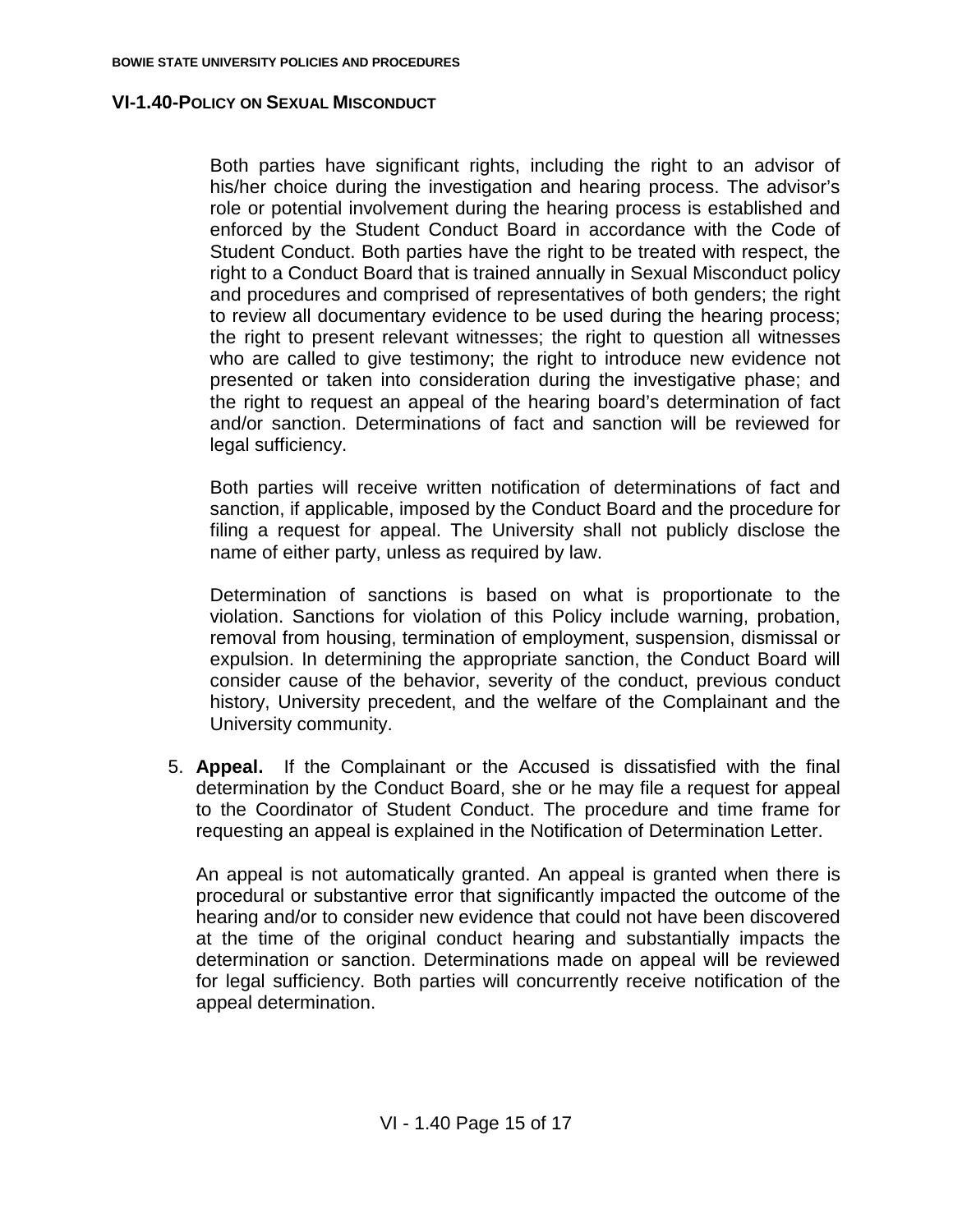### B. **ADMINISTRATIVE INVESTIGATIVE PROCESS FOR COMPLAINTS AGAINST EMPLOYEES.**

Complaints of prohibited conduct against an employee will be evaluated and investigated by the Title IX Coordinator pursuant to established Equal Employment Opportunity procedures for employee complaints. Detailed information regarding employee complaints and procedure for their resolution can be found at http://www.bowiestate.edu/about/the-presidentscabinet/adminfin/human-resources/equal-employment-opportunity. Violations of this Policy may result in disciplinary action up to termination. Furthermore, employees who commit Sexual Misconduct in violation of the law may also be subject to criminal charges.

## **IX. SOURCES FOR IMMEDIATE ASSISTANCE**

The health and safety of each of the members of the campus community is the University's principle concern. If you or someone you know is sexually assaulted, there are several resources immediately available to assist, 24hours/7days a week. The University strongly urges that you seek immediate assistance from:

- The Henry Wise Wellness Center (301-860-4171/8am-6pm M-F)
- Prince George's Hospital Center, Domestic Violence and Sexual Assault Center at Dimensions Healthcare System (301-618-3154/24 hours)
- Campus Police (301-860-4688/24 hours)
- Local Law Enforcement (911/24 hours)
- Counseling Services (301-860-4164/8am to 6pm M-F)
- Office of Residence Life (301-860-5000 )
- Division of Student Affairs (301-860-3390/8am to 5pm M-F)
- Title IX Coordinator (301-860-3442/8am to 5pm M-F)

## A. **STEPS FOR SELF-CARE AND SAFETY FOLLOWING A SEXUAL ASSAULT**

- Go to a safe place
- Get warm and try to preserve all evidence
- Get medical attention
- Contact University Police or Prince George's County Police
- Seek emotional support

For additional information on what to do immediately and resources available to you at the University and in the local community, please visit the Wellness Center's *Partners in Peace* website, http://www.bowiestate.edu/campuslife/henry-wise-wellness-center/partners-in-peace/.